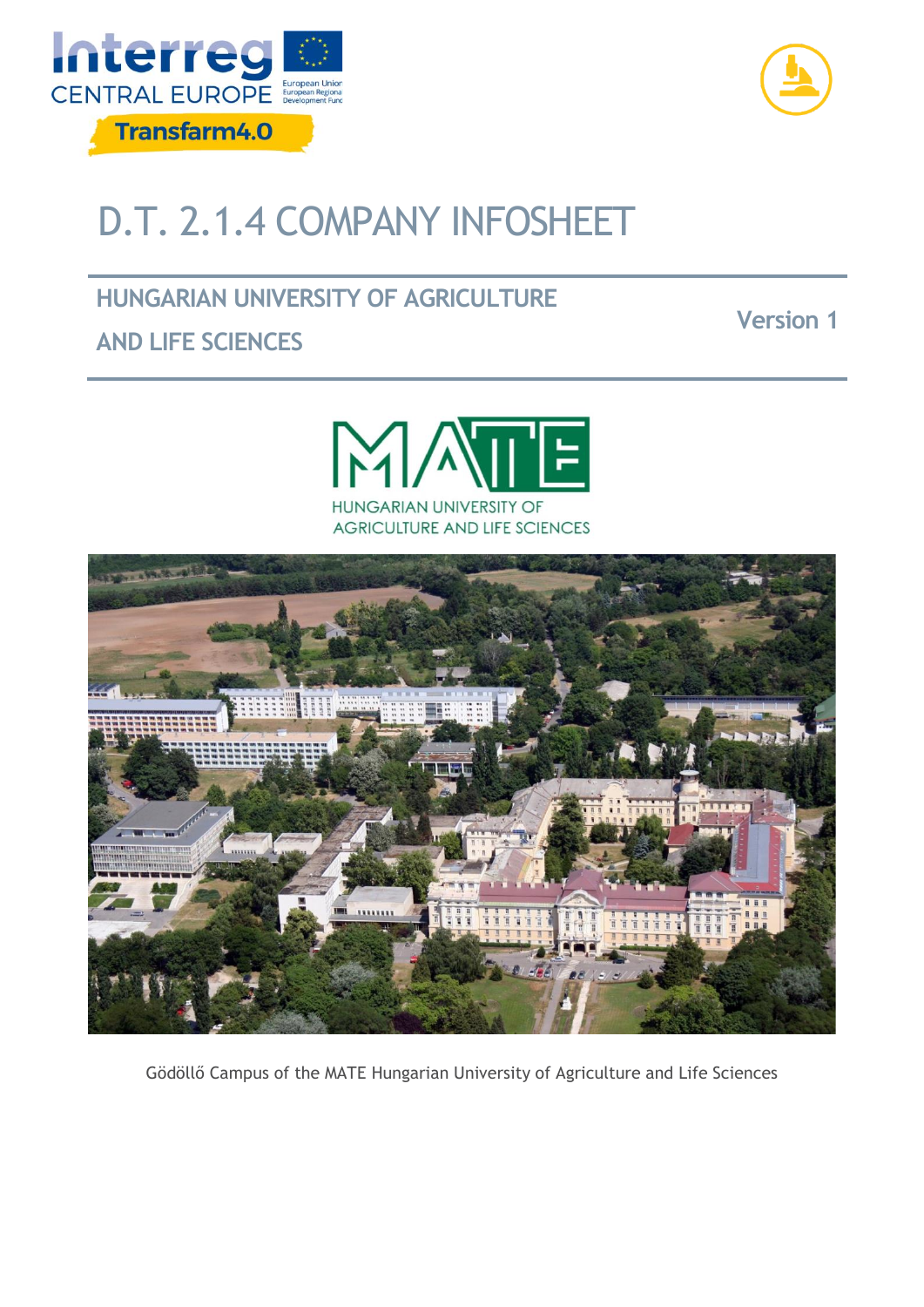





Location of the Campuses and Institutes of the MATE Hungarian University of Agriculture and Life Sciences

Former Szent István University – Gödöllő, Hungary has been changed to MATE Hungarian University of Agriculture and Life Sciences and it has been operating under this name as a non-profit private higher education institution since 1<sup>st</sup> February 2021.

Our institution, together with several other Hungarian universities, participates in the renewal of Hungarian higher education in accordance with Government Decision 1785/2016. (XII.16.) on the adoption of the "Change of Pace in Higher Education Medium-Term Policy Strategy 2016". This process reached a decisive milestone on 1<sup>st</sup> February 2021, when the integration of higher education and research at our university was completed by the integration of eleven research institutes and several business organizations, and the new foundation model of maintaining came into being.

The new name expresses the complete renewal of the institution, which has been in line with international and domestic tendencies, as well as with the priorities indicated unanimously by the leadership of the University. MATE Hungarian University of Agricultural and Life Sciences is a name of striking the balance between tradition and progress. It respects traditions as it is based on the former name of Hungarian University of Agricultural Sciences, it highlights the institution's national attachment and it also shows a broader perspective in accordance with international trends.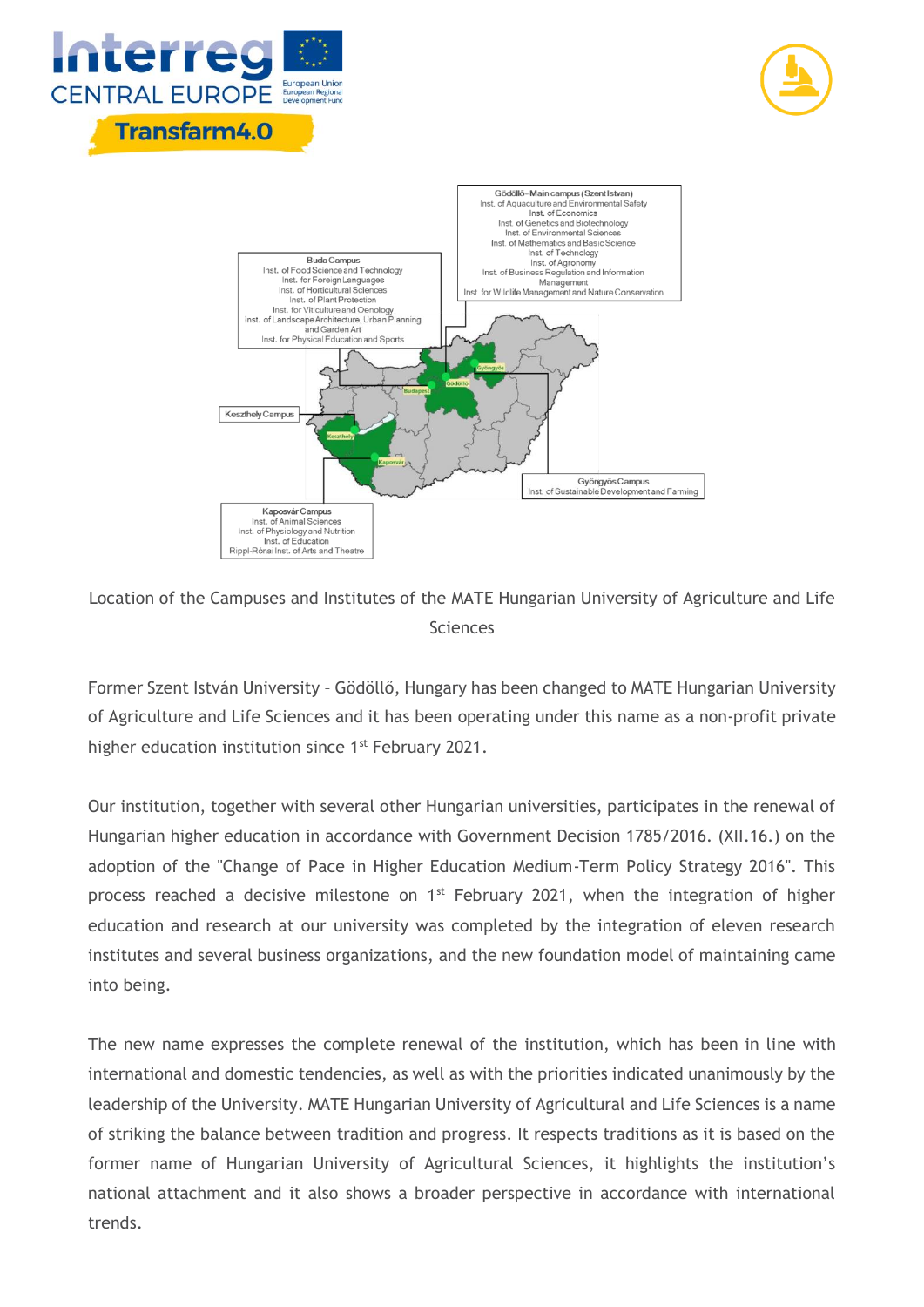



The backbone of the new university infrastructure is provided by our prominent campuses where our professional teaching staff and a unique green environment make the students feel welcome.

Buda, Gödöllő, Gyöngyös, Kaposvár and Keszthely Campuses offer constantly renewed degree and training programmes and make significant investments in order to strengthen their ties to international higher education.

We consider lessons learned from the most successful European universities and we combine our traditions with the solutions of modern ages. Our long-term objective is to make MATE one of the thirty best agricultural higher education universities in the world.

#### **MATE in figures:**

- − No. of institutes: 21
- − No. of students: 16 522 (including students in the correspondence and distance-learning trainings) – with active status: 13.517
- − No. of international students: 2234 (active status: 1879) from 102 countries! International student ratio: 13,5% (considering only the active students: 13,9%)
- − Number of PhD schools: 12
- − Number of PhD students: 870 (including PhD candidates)
- − Of this: international PhD students 316 (36,5%)
- − Number of academic staff: 976 (professors + associate professors, assistant professors, research fellows etc.)
- − Number of staff: 1221
- − Languages of the courses: Hungarian, English

#### **Courses in English language**

#### *Bachelor Programmes:*

- − Agricultural Engineering
- − Environmental Engineering
- − Agricultural Engineering in Environmental Management
- − Horticultural Engineering
- − Wildlife Conservation and Management
- − Management and Business Administration
- − Mechanical Engineering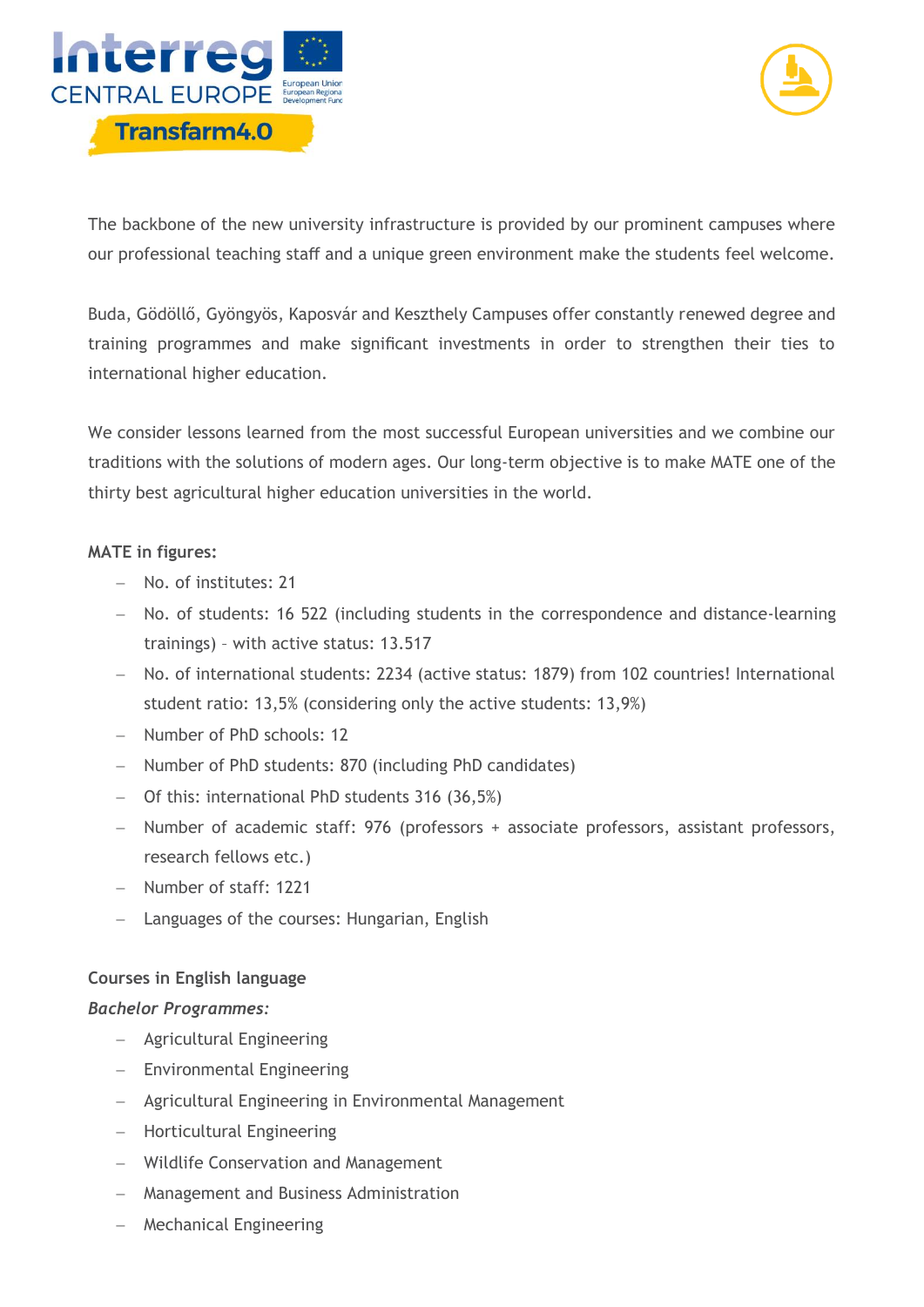



- − Tourism and Catering
- − Animal Production Engineer
- − Agricultural Engineer
- − Plant Production Engineer
- − Nature Protection Engineer
- − Food Engineering

#### *Masters Programmes:*

- − Mechanical Engineering
- − Environmental Engineering
- − Agricultural Water Management
- − Crop Production Engineering
- − Agricultural Biotechnology
- − Wildlife Conservation and Management
- − Rural Development and Agribusiness
- − Management and Leadership
- − Supply Chain Management
- − Tourism Management
- − Garden Art and Landscape Design
- − Horticulture Engineering
- − Food Science and Technology Engineering
- − Food Safety and Quality Engineering
- − Plant Protection Engineering (Keszthely)
- − Executive MBA
- − Master of Business Administration (MBA)

#### **Gödöllő – Main campus (Szent Istvan)**

- − Institute of Aquaculture and Environmental Safety
- − Institute of Economics
- − Institute of Genetics and Biotechnology
- − Institute of Environmental Sciences
- − Institute of Mathematics and Basic Science
- − Institute of Technology
- − Institute of Agronomy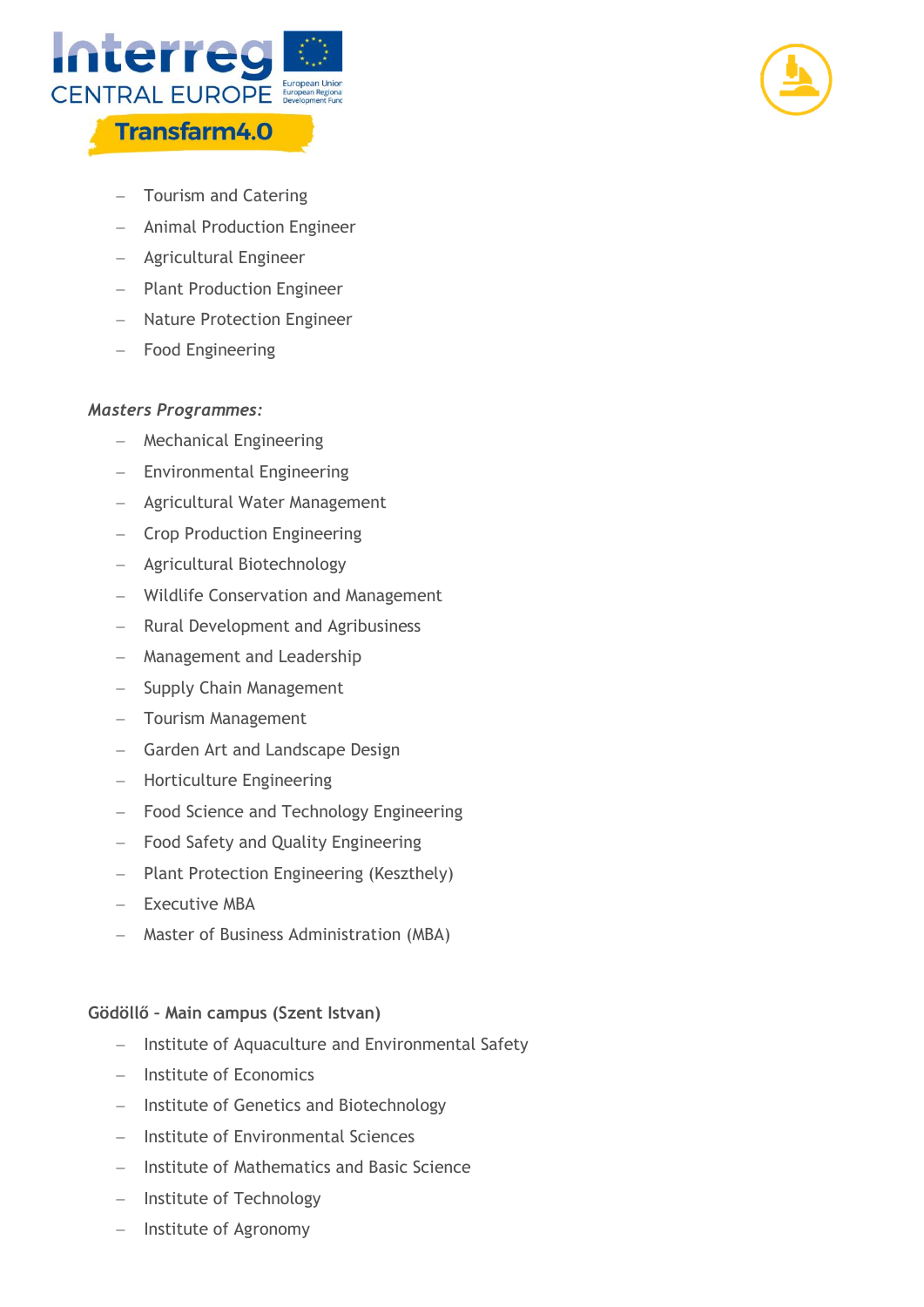



- − Institute of Business Regulation and Information Management
- − Institute for Wildlife Management and Nature Conservation

#### **Buda Campus**

- − Institute of Food Science and Technology
- − Institute for Foreign Languages
- − Institute of Horticultural Sciences
- − Institute of Plant Protection
- − Institute for Viticulture and Oenology
- − Institute of Landscape Architecture, Urban Planning and Garden Art
- − Institute for Physical Education and Sports

#### **Kaposvár Campus**

- − Institute of Animal Sciences
- − Institute of Physiology and Nutrition
- − Institute of Education
- − Rippl-Rónai Institute of Arts and Theatre
- − Gyöngyös Campus
- − Institute of Sustainable Development and Farming

#### **Keszthely Campus**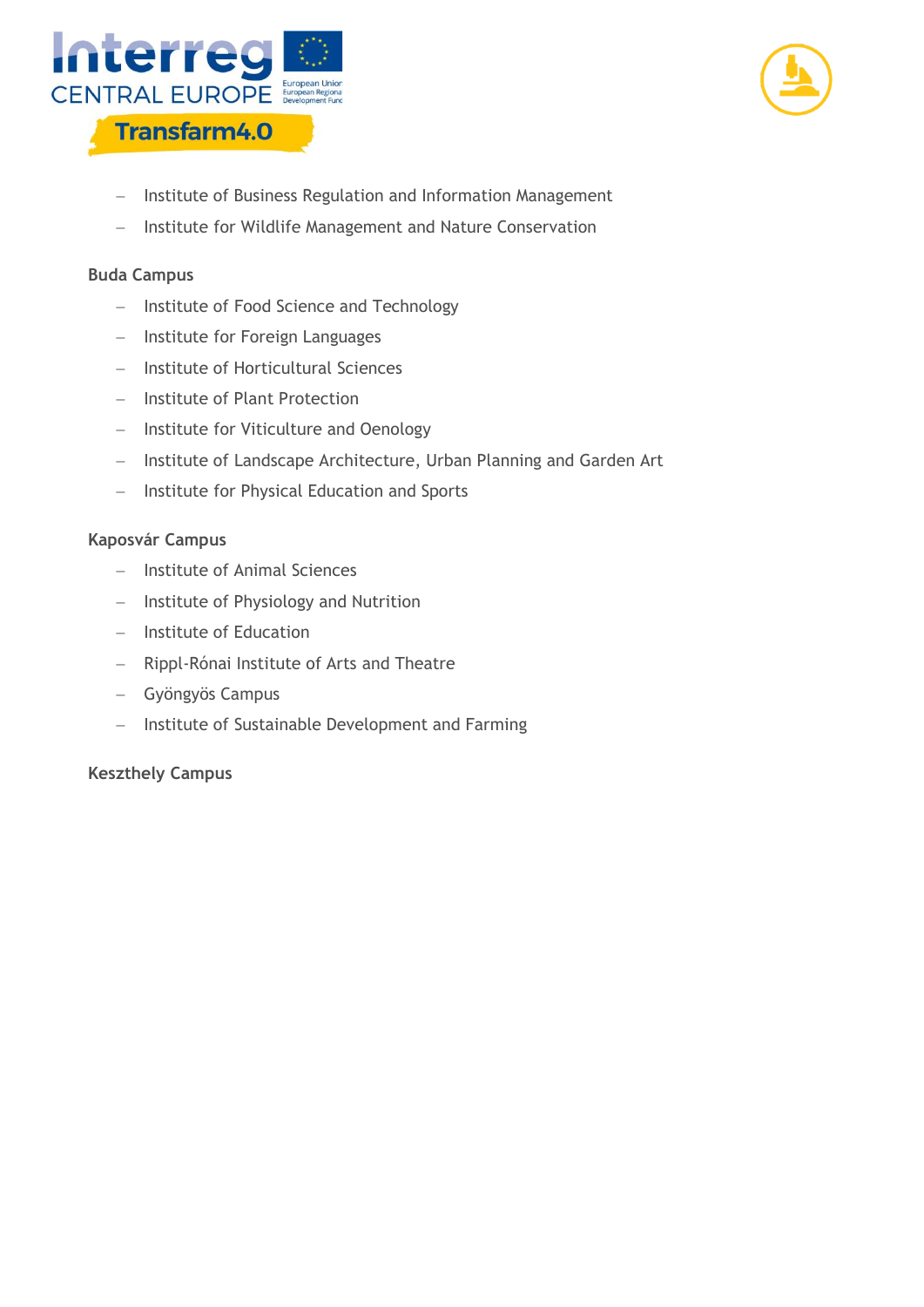





### **Institute of Viticulture and Oenology**

Location of the Departments and Research Institutes of the MATE Institute of Viticulture and **Oenology** 

### Education:

Institute of Viticulture Oenology has two Departments: Department of Oenology and Department of Viticulture at the Buda Campus in Budapest. Two research stations in Badacsony and Kecskemét also belong to the Institute. Two gestured programmes Viticulture and Oenology Engineering BSc and MSc run in the Institute. Besides that, the academic staff take part in specializations on: Horticultural Engineering BSc and MSc, Food Engineering BSc and MSc. MATE participating in the Vintage International Master program.

#### Research:

The main viticultural research topics are precision viticulture, digital image analysis in phenotyping, ampelometric evaluation based on uvometry and foliometry. One of the main topics is terroir investigation based remote sensing and the evaluation of different irrigation strategies in viticulture. Molecular genetic research is dealing with functional genomic, molecular analysis of the black rot infection, molecular markering and modern diagnostic methods. MATE develops and evaluates new agrotechnical and phytotechnical treatments for conventional and ecological viticulture. Cultivar evaluation according to the adaptation to changing climate, and suitability to ecological or bio(dynamic) farming. The main oenological research topics are microoxygenation and hyperoxigenation for carbonated beverages (e g sparkling wine), processing oenological side